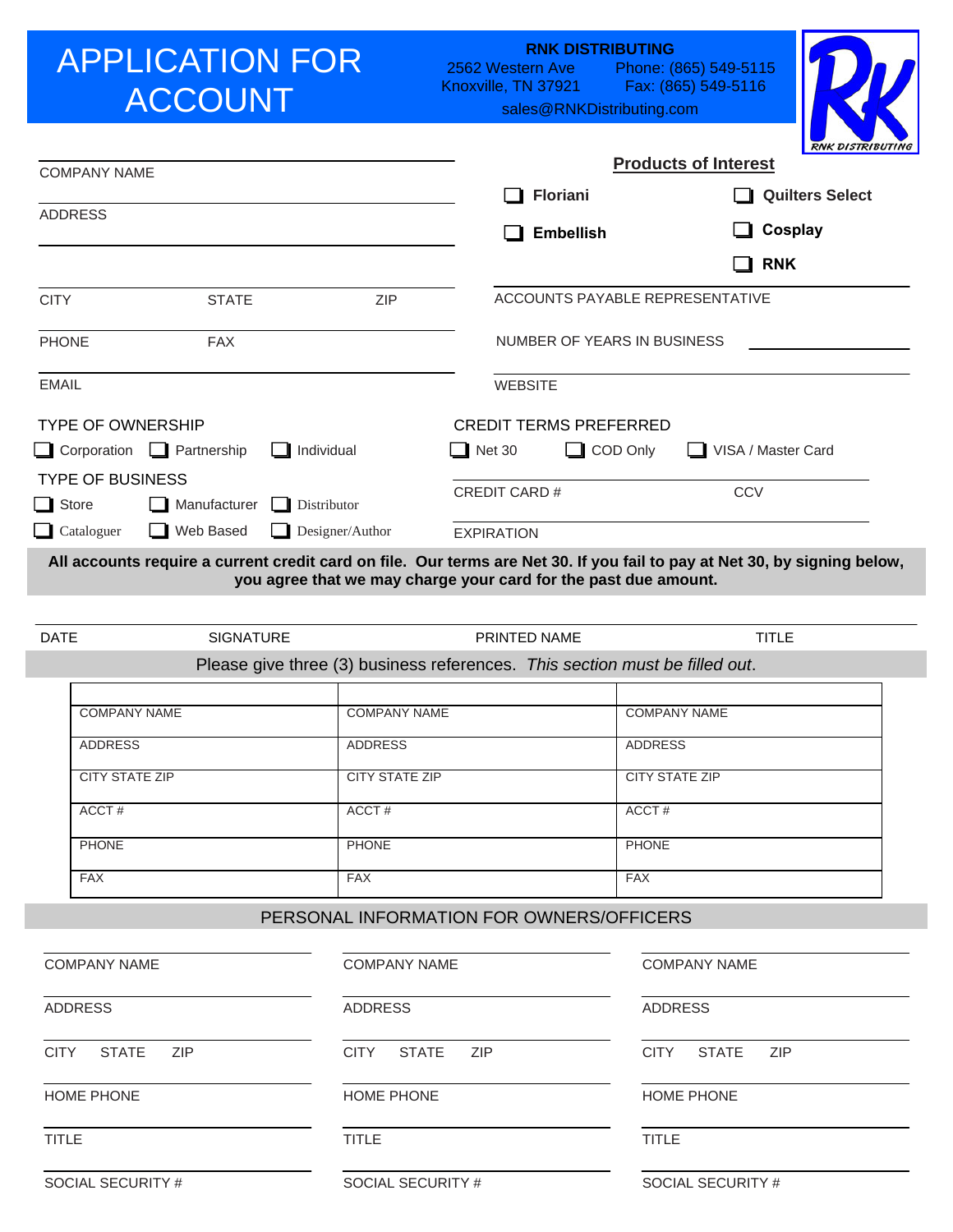2562 Western Ave Knoxville, TN 37921 Phone: (865) 549-5115 Fax: (865) 549-5116 **RNK DISTRIBUTING** 

info@RNKDistributing.com



## TO: RNK DISTRIBUTING 2562 Western Ave Knoxville, TN 37921

The undersigned hereby certifies that the tangible personal property described below is for purposes of resale and assumes liability for payment of Retailer's Occupation Tax, Service Occupation Tax or Use Tax with respect to receipts from the resale of this property to users and consumers. Description of property: Fabric, Books, Patterns and Notions.

PURCHASER'S NAME ADDRESS OF PURCHASER CITY EXAMPLE STATE STATE STATE STATE STATE STATE STATE STATE STATE SUPPORTS AND THE STATE STATE STATE STATE STATE SIGNATURE OF PURCHASER PRINTED NAME OF PURCHASER DATE TITLE PURCHASER'S CERTIFICATE OF REGISTRATION # OR RESALE # WEBSITE EMAIL

#### *PLEASE ATTACH A PHOTOCOPY OF YOUR TAX CERTIFICATE OR FEDERAL TAX ID FORM.*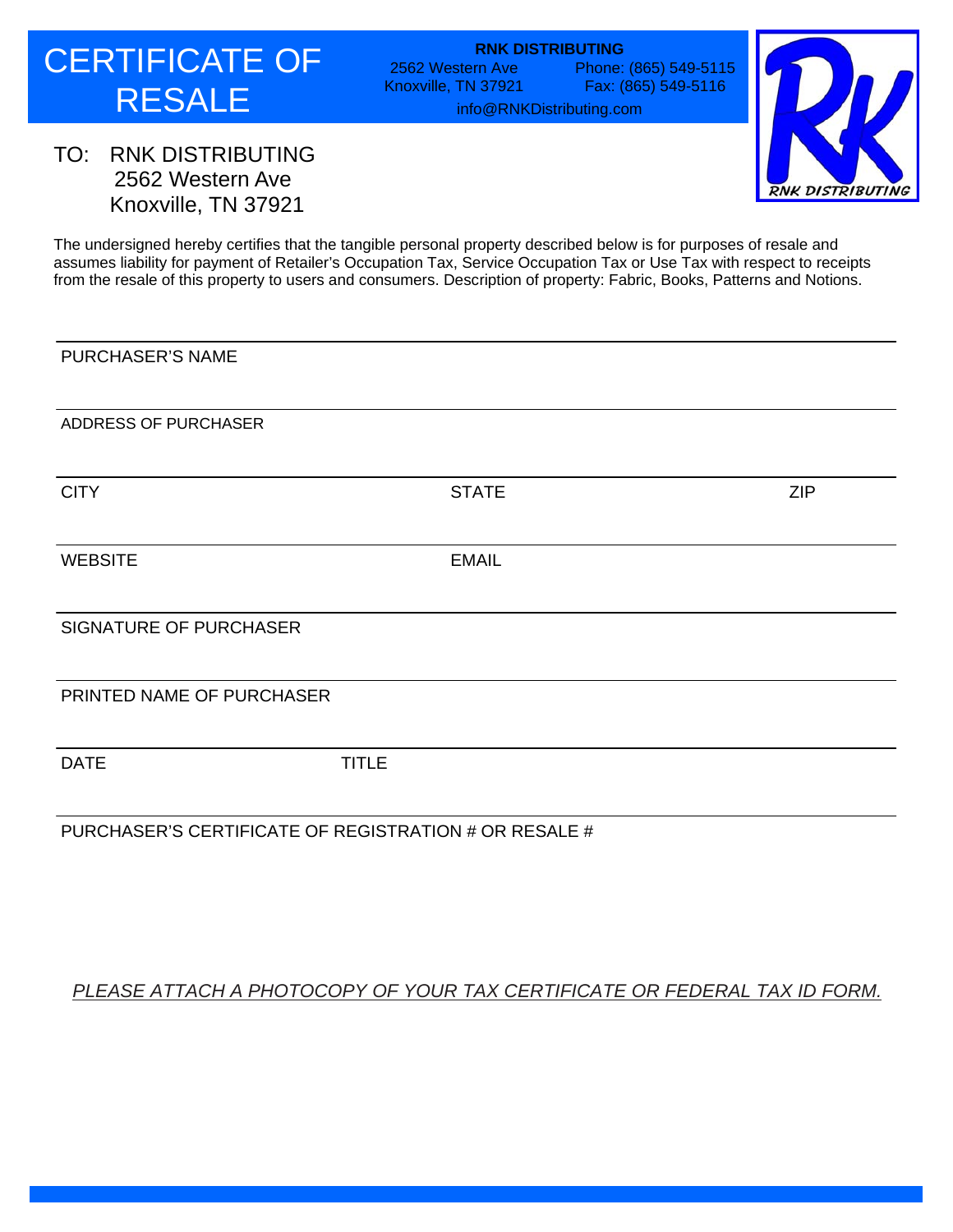

## **RNK DISTRIBUTING 2562 WESTERN AVE KNOXVILLE, TN 37921 865-549-5115 (P) 865-549-5116 (F)**

In the boxes provided below, please list your company information as it is to be displayed on the RNK website.

| FLORIANI AUTHORIZED DEALER ACCOUNT DETAIL        |                                                                           |  |  |  |
|--------------------------------------------------|---------------------------------------------------------------------------|--|--|--|
| Company Name/ DBA                                |                                                                           |  |  |  |
| One or Multi-Locations                           |                                                                           |  |  |  |
| <b>Shipping Address</b>                          | Street:<br>City:<br>State/Zip:                                            |  |  |  |
| <b>Billing Address</b><br>(if different)         | Street:<br>City:<br>State/Zip:                                            |  |  |  |
| <b>Telephone Number</b>                          |                                                                           |  |  |  |
| <b>Fax Number</b>                                |                                                                           |  |  |  |
| <b>Owner/Owners Name</b>                         |                                                                           |  |  |  |
| <b>Website Address</b>                           |                                                                           |  |  |  |
| <b>Billing Account Email</b>                     |                                                                           |  |  |  |
| <b>Additional Names and Emails</b><br>(managers) |                                                                           |  |  |  |
| A/P Contact and Title                            |                                                                           |  |  |  |
| Dealer Type (circle one)                         | Machines and Fabric, Machines Only,<br>Fabric/Notions Only, Internet Only |  |  |  |
| <b>Machine Brands</b>                            |                                                                           |  |  |  |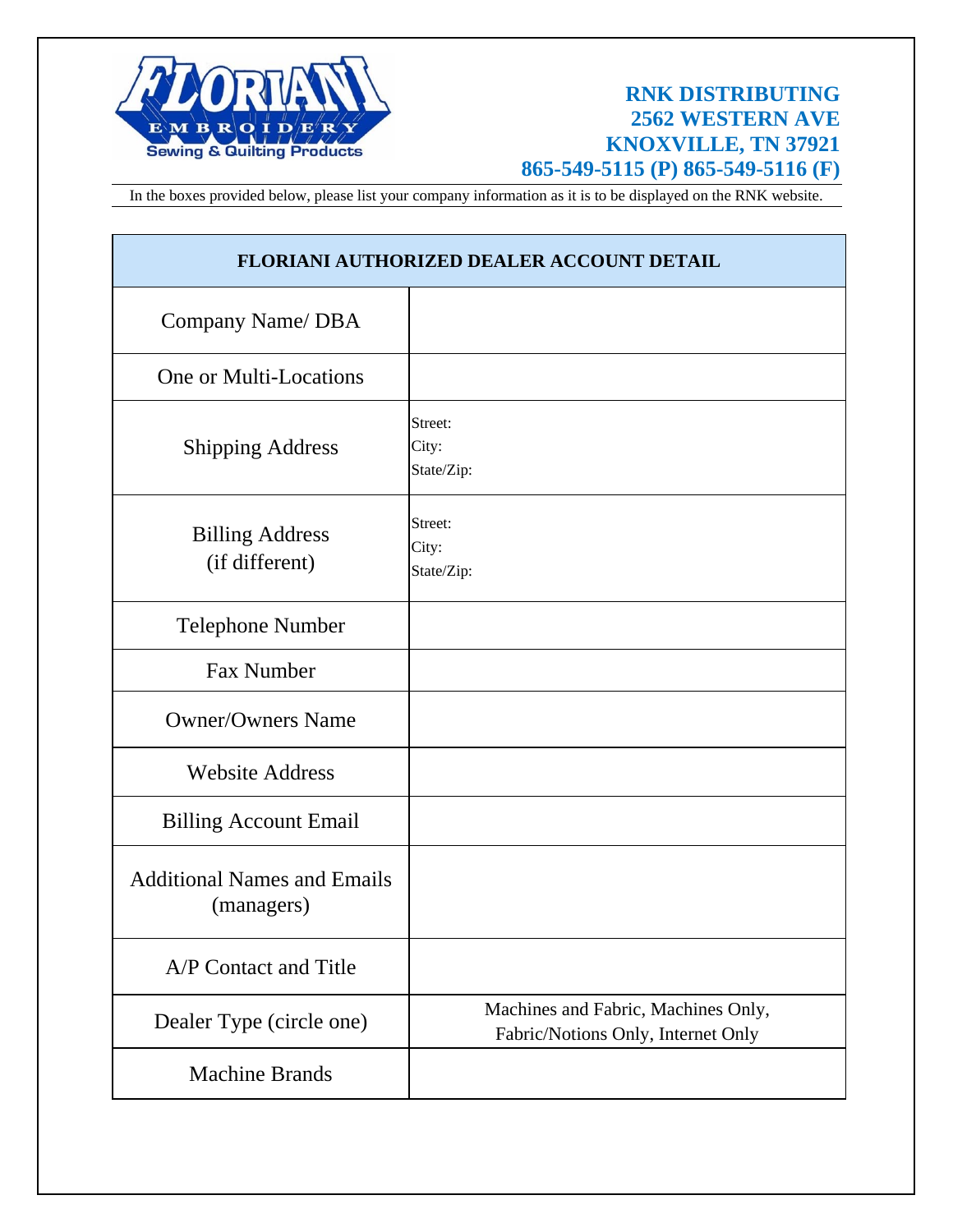#### **RNK Advertising Policy Agreement**

By signing this Advertising Policy Agreement, RNK, LLC, ("RNK"), and the person or entity identified below as the "Authorized Dealer" (also referred to herein as "Dealer") agrees to comply with, and be bound by all terms in this Advertising Policy Agreement, ("APA"). If Dealer violates the terms of this APA, RNK may terminate its relationship with Dealer. By signing this APA, Dealer agrees that all "Branded Products" (as that term is defined in paragraph 1 below) will be subject to the terms of this APA. It is RNK policy that the person or entity signing below as the Authorized Dealer and the Authorized Dealer's agents, employees, and representatives will be required to abide by the provisions of this APA.

1. Dealer agrees that RNK shall have the exclusive authority to establish "List Prices" or "Suggested Retail Prices" for any of its products which are branded in any way with "RNK", "Floriani", "Jenny Haskins", "Quilters Select", or any other brand name; (each branded product is hereinafter referred to as a "Branded Product"). Dealer agrees that the "Minimum Advertised Price" ("MAP") of any Branded Product shall be not less than seventy (70%) percent of the "List Price" or "Suggested Retail Price" established by RNK for that Branded Product. (Hereinafter, the use of the term "product" shall include every Branded Product and other products.) 2. RNK may change the "List Price" or "Suggested Retail Price" for any product at any time, at its sole discretion, upon seven (7) business days notice to Dealer.

3. Dealer shall not advertise any Branded Product in any medium for a price less than the MAP for that product.

4. Dealer shall not sell or re-sell any Branded Product on any internet auction site or third party internet site, (i.e. Ebay Etsy, Craftsy, Amazon, etc.).

5. Dealer shall not advertise or sell any Branded Product in combination with any promotion which confers a direct

benefit to a customer (i.e. a rebate or a gift) if the advertised sales price less the value of the promotion results in a net sale price of a Branded Product which is less than the MAP for that product.

6. Dealer shall not advertise or sell a Branded Product by using language indicating that the price of any Branded Product is negotiable. Examples of such language include: "call us with your best offer," "make us an offer," and "we accept all reasonable offers." The aforementioned examples are not meant to be an exclusive list, and any use of language with similar import shall be a material violation of this APA.

7. If Dealer advertises or offers Branded Products for sale on the Internet, on Dealer's website or on a secondary or "alias website" or on any website operated by a third party, Dealer must clearly disclose within any such advertisement its identity (which must include the name under which it does business with its customers) and its physical address.

8. Dealer is free to establish its own resale prices for Branded Products.

9. Without assuming any liability therefor, RNK may cancel orders and refuse to accept new orders from Dealer if RNK reasonably believes that Dealer has breached this APA.

10. This APA shall be effective during the term of the RNK Dealer Agreement to which it is attached. Nothing herein shall be deemed to permit Dealer to advertise any Branded Product at less than its MAP after termination of the relationship established by the RNK Dealer Agreement and this APA.

11. Upon termination of the RNK Dealer Agreement, Dealer shall completely remove from its website and other media (and from any website with which Dealer has any affiliation or relationship) all information about all Branded Products. Included in the material to be deleted are all images, prices and trademarks, trade names or service marks owned by RNK, licensed by RNK or licensed to RNK. 12. If a dispute or claim arises out of or relates to this APA, a breach thereof, or the relationship of the Parties created in this APA, and if the dispute or claim cannot be settled through negotiation, the dispute shall be settled in the manner set forth in §18 of the RNK Dealer Agreement to which this APA is attached.

13. If any provision of this APA or the application thereof to any person or circumstance is for any reason and/or to any extent invalid or unenforceable according to the statutes or common law of a jurisdiction within which Dealer is selling Branded Products, the portion of this APA which is legally enforceable within that jurisdiction shall not be affected, but shall be enforced to the extent permitted by law; and the failure of Dealer to comply with illegal or unenforceable portions of this APA within the relevant jurisdiction shall not be deemed a breach by Dealer.

14. This APA shall be construed without regard to any presumption or other rule requiring construction against the party responsible for preparing this Agreement.

15. Any and all notices, designations, consents or any other communication which any Party shall make to the other Party for any purpose in this APA shall be delivered in the same manner as Notices are to be delivered as set forth in §24 of the RNK Foreign Dealer Agreement to whch this APA is attached.

RNK, LLC

Dealer Name: Signature: By: Box 2014 and 2014 and 2014 and 2014 and 2014 and 2014 and 2014 and 2014 and 2014 and 2014 and 2014 and 2014 and 2014 and 2014 and 2014 and 2014 and 2014 and 2014 and 2014 and 2014 and 2014 and 2014 and 2014 Title: Title:

Dealer EIN:

Dealer Address: RNK Address: 2562 Western Ave., Knoxville Tennessee, USA, 37921-4528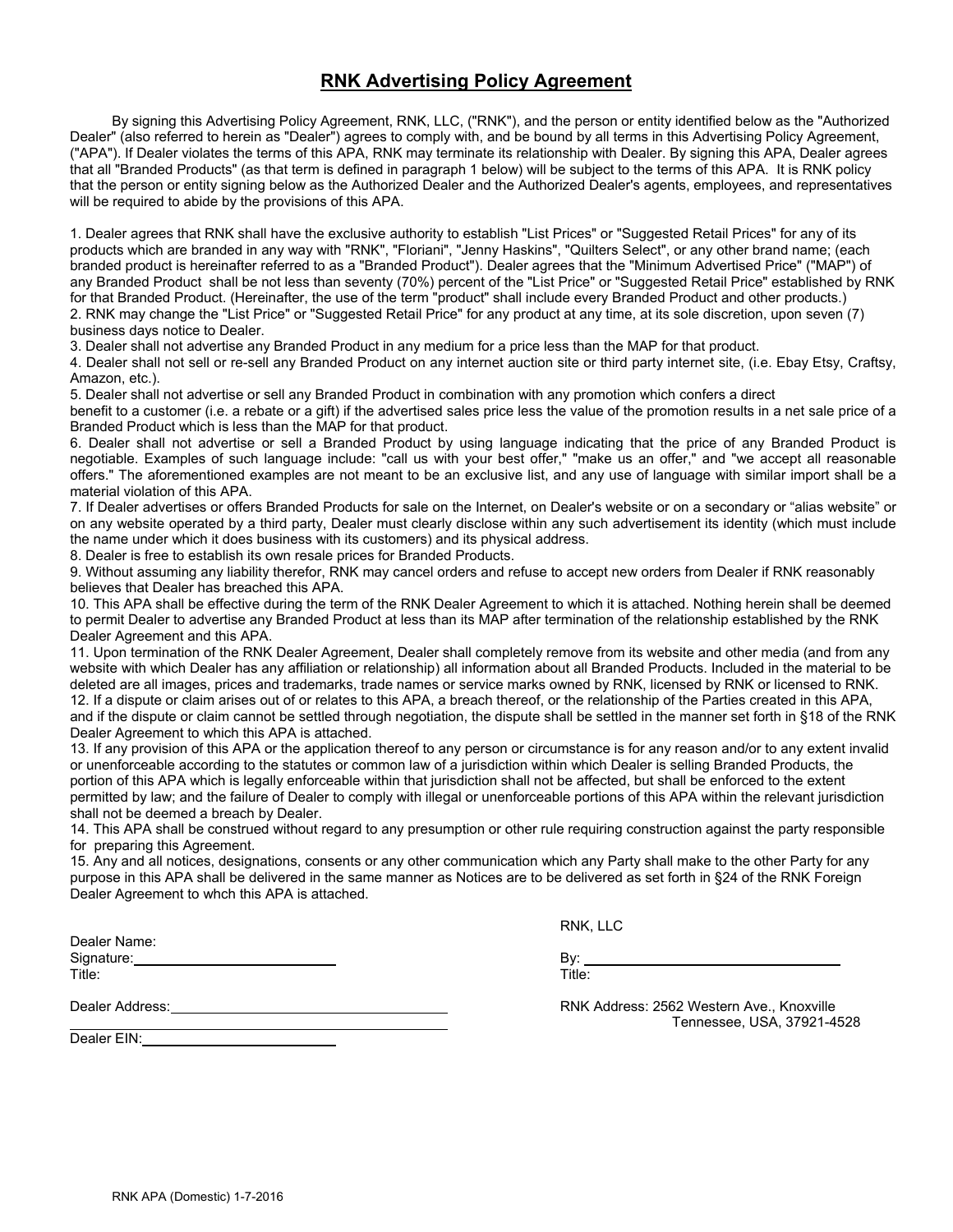THIS AGREEMENT is made by and between RNK, LLC, a Tennessee limited liability company with offices at 2562 Western Ave, Knoxville, TN 37921, ("RNK"), and , a ,

organized and existing under the laws of , with its principal place of business at the "Dealer Address" set forth at the foot of this Agreement, (hereinafter, "Dealer"). This Agreement governs the sale by RNK to Dealer of, digitizing embroidery software programs and other products for sewing, quilting and embroidering which bear the brand names "RNK", "Floriani" and the other brands listed on the Schedule of Branded Products annexed hereto. Any reference herein to "products" in this Agreement shall be deemed inclusive of all Branded Products.

This Agreement shall be effective as of the "Effective Date" set forth at the foot of this Agreement.

§1. RNK hereby appoints Dealer as a nonexclusive dealer of products provided by RNK, and Dealer agrees to become an Authorized Dealer of RNK.

§2. Dealer is an independent contractor and is not a legal representative, employee, or agent of RNK for any purpose. Neither Party has any right or authority to incur or assume any control over any employee of the other Party; each employee of a Party shall remain solely under the control of his or her employer, who shall be responsible for his or her acts and/or omissions. Nothing contained in this Agreement shall be deemed to create any partnership or joint venture between the Parties, and neither Party may legally obligate the other in any way.

§3. At its sole cost and expense, Dealer shall engage and maintain a sales organization in its retail store(s) staffed with such experienced personnel as are necessary to enable Dealer to sell the products provided by RNK.

§4. Dealer shall advertise RNK's digitizing software programs and stock the products in Dealer's store(s) and/or offer the products advertised on Dealer's internet website. RNK will make arrangements to supply Dealer with DVD's containing digitizing software programs, and RNK will educate Dealer as to the use of the delivery system for the purpose of selling and activating such software. In its sole discretion, RNK may also provide additional training or education to Dealer personnel.

§5. **RNK shall establish the prices to be charged to Dealer for digitizing software and such prices may be changed by RNK from time to time. Attached as an integral part hereof is the RNK Advertising Policy Agreement. By executing this Dealer Agreement, Dealer agrees to be bound by all of the terms and provisions of the attached RNK Advertising Policy Agreement as if Dealer had signed the RNK Advertising Policy Agreement as an Authorized Dealer. In its sole discretion, RNK may terminate this Agreement and the status of Dealer if Dealer violates any provision of the attached RNK Advertising Policy Agreement.** 

§6. **In any jurisdiction where resale price maintenance is legal, RNK may terminate this Agreement if Dealer: (i) sells or offers to sell Branded Products at less than seventy percent (70%) of RNK's suggested retail price or suggested list price; (ii) sells or supplies any retail outlet or source which does not observe the pricing policy as set forth in this paragraph.**

§7. **Except as provided in Section 7.1 of this Agreement, Dealer shall not: (i) sell any Branded Products (or any product identified as an RNK product) by auction, through any internet auction site, such as eBay or quibids; or (ii) knowingly provide any Branded Product or RNK identified product to any third party for that purpose.**

§7.1 As an exception to the provisions in Section 7 above, Dealer may sell Jenny Haskins branded software on an internet auction site, such as e-bay, provided that the same is sold in accordance with the requirements of Section 6 of this Agreement, and further, provided that Jenny Haskins branded software be offered for sale **ON A NON-BID BASIS ONLY.** 

§8. All deliveries of products sold by RNK to Dealer shall be made F.O.B. RNK's warehouse, ("the Warehouse"), and title to and risk of loss of products shall pass from RNK to Dealer at the Warehouse. Dealer shall be responsible for arranging all shipping of products, but upon the request of Dealer, at Dealer's expense, RNK will assist Dealer in making shipping arrangements.

§9. Dealer shall pay for each activated digitizing software program within ten (10) days of receipt of the invoice therefor. All payments shall be made by RNK charging Dealer's Visa or MasterCard credit card identified at the foot of this Agreement. By signing this Agreement, Dealer is authorizing RNK to charge the referenced credit card account. For all other products sold by RNK to Dealer, the terms shall be thirty (30) days net, unless other provisions are set forth in a relevant sales or purchase order signed by RNK.

§10. From time to time, RNK may run a special nationwide sales program. Any special sales program will not void the pricing and/or advertising policies set forth herein; however, RNK may temporarily alter its pricing and/or advertising policies to allow Dealer to be able to sell or advertise particular products at lower prices during the specified special sale period.

§11. EXCEPT AS EXPRESSLY WARRANTED IN THIS AGREEMENT OR ON THE PACKAGING FOR A PARTICULAR PRODUCT, RNK HEREBY DISCLAIMS ALL WARRANTIES, EXPRESS, STATUTORY AND IMPLIED, WITH RESPECT TO ANY PRODUCTS SOLD TO DEALER, INCLUDING, BUT NOT LIMITED TO, ANY WARRANTY OF MERCHANTABILITY OR FITNESS FOR A PARTICULAR PURPOSE AND ANY WARRANTY THAT A PARTICULAR PRODUCT IS OR WILL BE DELIVERED FREE OF CLAIMS OF THIRD PARTIES.

§12. The total liability of RNK to Dealer: (i) for any loss, damage or claim, (whether based upon contract, tort, including RNK's active or passive negligence or strict liability), or otherwise; or (ii) from the design, manufacture, sale, delivery, resale, inspection, assembly, testing, repair, replacement, operation, maintenance or use of any product; or (iii) from the performance of any service; arising out of, connected with, or resulting from this Agreement (or the relationship between RNK and Dealer); or (iv) arising from the performance or breach of any purchase order or contract of sale accepted or executed by RNK with Dealer or pursuant to this Agreement; shall not, in any event, exceed the price allocable to the product or service which will have given rise to the claim, loss or damage. Neither Party shall be liable to the other Party for special, indirect, incidental or consequential damages, including but not limited to loss of profits or revenue, loss of products, accessories or associated equipment, cost of capital, cost of substituted equipment or parts, facilities or services, down-time costs, labor costs, claims of customers, claims by Dealer for damage to its business reputation, loss of business opportunity, and/or any other type of tangential loss or damage. This waiver shall be binding whether such liability arises out of contract, tort, strict liability, (including negligence), or otherwise arises out of, or related, in whole or in part, to any of RNK's products, any claimed warranty pertaining to such product(s), and/or any provision in this Agreement.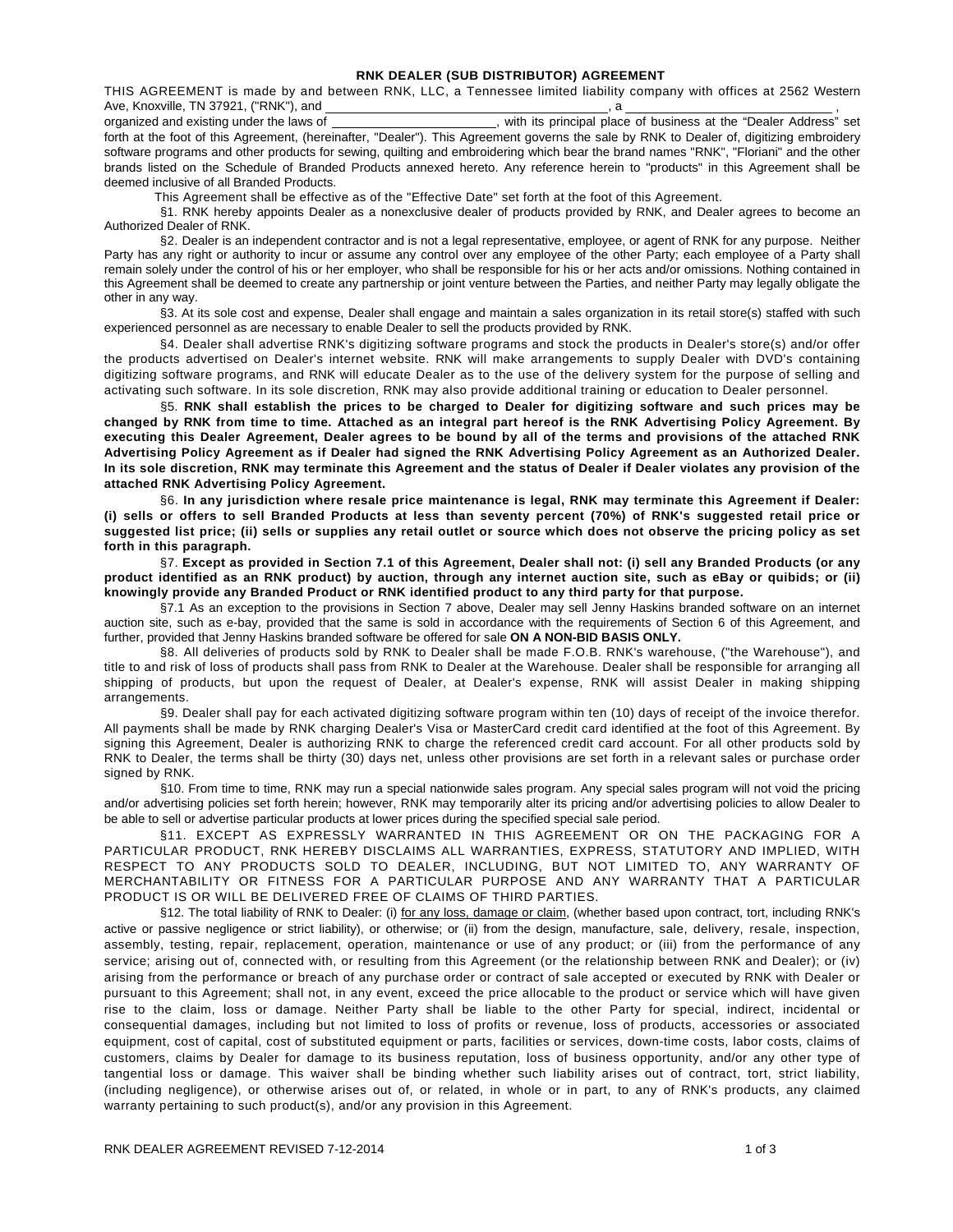§13. At its sole discretion, Dealer may sell and may provide training to Dealer's customers for using RNK provided digitizing software programs or other products.

 §14. Dealer shall indemnify, defend and hold RNK, its agents, representatives, principals and employees, harmless from and against all expenses, (including attorneys' fees), losses, liabilities and claims for damage to property (including that of RNK or Dealer) or for injury to or death of any person (including a Party's employee) actually or allegedly resulting directly or indirectly from anything occurring from any cause (including RNK's active or passive negligence or strict liability) relating to the maintenance or operation of Dealer's premises, anything located thereon, or to any of Dealer's business activities, or from anything occurring from any cause (including RNK's active or passive negligence or strict liability) relating to the maintenance or operation of the business activities or premises of any other person, company or governmental unit which is a customer of Dealer as to any of RNK's products or anything located on any customer's premises. In the event a claim, liability, loss, damage, cost, and/or expense is caused by an action for which RNK and Dealer are held jointly liable and for any reason RNK is not entitled to indemnity from Dealer, such claim, liability, loss, damage, cost, and/or expense shall be allocated between the Parties based upon the theory of comparative negligence.

§15. The Parties have negotiated and agreed to the provisions of this Agreement which address the apportionment of risk, indemnity and waiver of liability; and for adequate consideration, the receipt and sufficiency of which is hereby acknowledged by each Party, each Party has agreed to enter into this Agreement with the intent that such risk apportionment and waivers be valid in light of any applicable anti-indemnity statutes and other laws concerning waivers of liability and indemnification.

 §16. Unless earlier terminated by RNK as permitted hereunder, this Agreement shall be effective for an initial term of one (1) year from the Effective Date, and this Agreement shall continue to be effective thereafter, from month to month; provided, either Party may terminate this Agreement at any time following its initial term, without cause, by providing written notice of such termination to the other Party thirty (30) days prior to the effective date of such termination; such termination notice shall be given in the manner provided in Section 29 of this Agreement.

 §17. Anything to the contrary notwithstanding, RNK may terminate this Agreement without further notice if Dealer fails to timely pay RNK any monies due to RNK.\*\*

§18. Each Party shall be excused for any delay or failure to perform hereunder due to floods, riots, strikes, freight embargoes, acts of God, acts of war, terrorist activities, laws or regulations of any governmental unit or agency (foreign or domestic, federal, state, county, or municipal) or any other cause beyond the reasonable control of the Party affected. The obligation to pay money in a timely manner for any obligation and/or liability which matured prior to the occurrence of an event described in this Section shall not be excused by reason of an event described in this Section.

§19. The delay or failure by either Party to exercise any right or to enforce any obligation under this Agreement shall not constitute or be deemed a waiver of that Party's right to thereafter exercise such right or enforce such obligation, nor shall any single or partial exercise or enforcement of any such right or obligation preclude any other or further exercise or enforcement of any other right or obligation.

§20. No amendment, waiver or termination of any provision of this Agreement shall be effective unless it is in writing and signed by the Party against which (or whom) the amendment, waiver or termination is sought to be enforced.

§21. This Agreement is intended to be the sole and complete statement of the obligations and rights of the Parties as to all matters covered by this Agreement, and this Agreement supersedes all previous understandings, agreements, negotiations, and proposals relating thereto. There is, and can be no oral agreement between the Parties

§22. Neither this Agreement nor any right or any interest herein may be assigned by Dealer. Dealer may not delegate any of its duties or obligations hereunder contracted.

§23. This Agreement shall be governed by, and construed in accordance with the laws of the State of Tennessee, without consideration for any conflicts of laws doctrine.

§24. In the event of a dispute between the Parties, there shall be no presumption regarding any language or provision in this Agreement because such language or provision was drafted by a particular Party or its attorney.

§25. RNK and Dealer desire to maintain a fair and reasonable relationship. If during the term of this Agreement a dispute arises between RNK and Dealer, or one Party believes the other is acting unfairly or unreasonably, or if a question of interpretation arises hereunder, the Parties shall promptly confer and use their best efforts to reach a reasonable and equitable resolution.

§ 26. Any dispute or controversy arising out of or relating to this Agreement which is incapable of informal resolution pursuant to Section 25, (excluding any claim for payment of monies owned by reason of sale(s) of products or services to Dealer by RNK), shall be referred to mediation to the American Arbitration Association in either Knoxville or Nashville, Tennessee. The arbitration proceeding shall be in accordance with the Commercial Arbitration Rules of the American Arbitration Association before a single arbitrator. The costs of the arbitration proceeding shall be allocated between the Parties as determined by the arbitrator, who may not award punitive, exemplary or special damages. The arbitrator's award may be entered as a judgment in the courts sitting in Knox County, Tennessee. For all purposes of this Agreement the Parties consent to the jurisdiction of those courts.

§27. EACH PARTY HEREBY KNOWINGLY, VOLUNTARILY AND INTENTIONALLY WAIVES ANY RIGHTS IT MAY HAVE TO A TRIAL BY JURY WITH RESPECT TO ANY MATTER RELATED TO THIS AGREEMENT, OR ARISING OUT OF, UNDER, OR IN CONNECTION WITH THIS AGREEMENT OR ANY MATTER OR ACTION ARISING BEWTEEN THE PARTIES BASSED UPON THE RELATIONSHIP ESTABLISHED BY THIS AGREEMENT. EACH PARTY ACKNOWLEDGES THAT IT HAS RECEIVED FULL AND SUFFICIENT CONSIDERATION FOR THIS PROVISION (AND FOR EVERY OTHER PROVISION OF THIS AGREEMENT) AND THAT THIS PROVISION IS A MATERIAL INDUCEMENT FOR EACH PARTY TO ENTER INTO THIS AGREEMENT.

§28. Unless prohibited by specific contextual reference, any reference in this Agreement to the singular shall refer as well to the plural, and vice versa; similarly, references to the masculine, feminine and neutral forms shall be interchangeable. Any references to a Party shall include its legal successor(s) and permitted assign(s).

§29. Any notice, designation, consent or other communication, (hereinafter, collectively referred to as "Notices"), which any Party shall make for any purpose set forth in this Agreement must be written, and must be delivered by personal delivery, by prepaid registered, or certified mail, or by Federal Express Priority Overnight Delivery. Any Notice sent to RNK shall be sent to